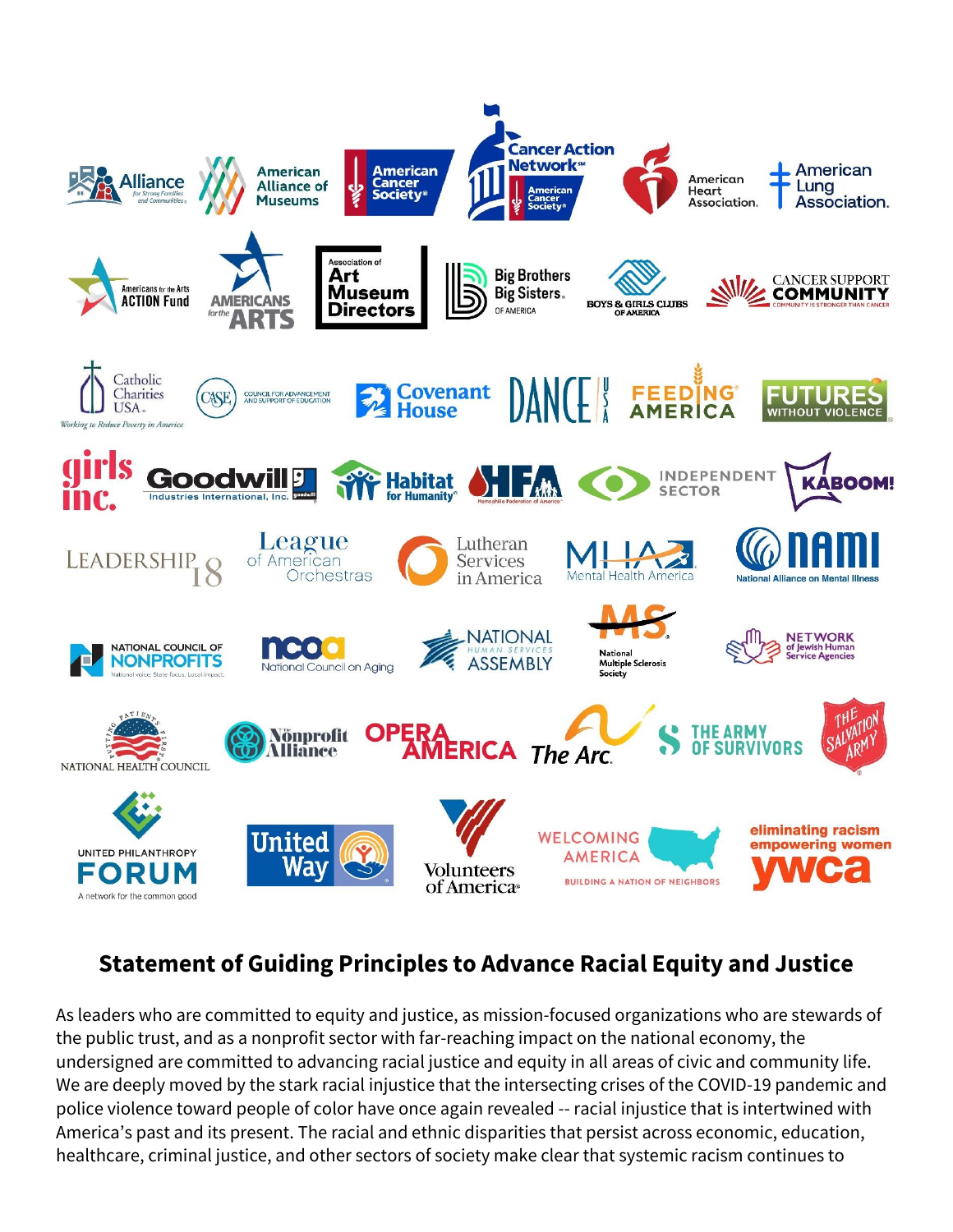undermine the foundations of well-being for communities of color by denying access to opportunity and making it more difficult to secure jobs, housing, healthcare, education, nutrition, and equal treatment under law.

Faced with this moment of national urgency and entrusted by communities to lead in crisis, we affirm and commit to utilizing the following principles and values as a guide in our individual and collective efforts to advance equity and justice:

We commit to dismantling systemic racism, redressing past discrimination, and advancing equity within our organizations, in our communities, and in our nation--through our organizational policies and practices, in our programmatic work and by advocating for changes in public policy and law. Racial and ethnic disparities are a direct result of systemic racism today as well as past, unremedied discrimination that was often imposed or sanctioned by the government. Addressing these disparities requires our active engagement to change law, policy, and practice.

We are committed to achieving a more comprehensive approach to justice and safety that invests needed resources in schools, child care, mental and behavioral health, affordable housing, job training, and other supportive programs and services that contribute to healthy, strong, safe, and vibrant communities. Societal goals of racial justice and public safety are best achieved when communities have the resources to match crisis situations with an appropriate response, whether that be mental and behavioral health, social service, police, or other interventions.

As we work to strengthen communities, we must listen to and lift up the voices and experiences of impacted people and communities, particularly the voices of young people in those communities who will lead future generations. Intentionally engaging impacted communities strengthens policies, strategies, and decisionmaking. When we center and address the needs of the most marginalized, we recognize their humanity and advance equity and opportunity for all.

As we evaluate our programmatic work as well as policy proposals and legislation, we will specifically examine the extent to which they decrease racial disparities and oppression, particularly in systems and settings known to disproportionately and negatively impact people of color and other marginalized groups; advance solutions that have been developed in collaboration with and have the support of impacted communities; incorporate an intersectional and multi-sector approach to community challenges; and include the investments needed to fully implement and achieve racial equity outcomes.

Alliance for Strong Families and Communities American Alliance of Museums American Cancer Society American Cancer Society Cancer Action Network American Heart Association American Lung Association Americans for the Arts Americans for the Arts Action Fund The Arc of the United States The Army of Survivors Association of Art Museum Directors Big Brothers Big Sisters of America